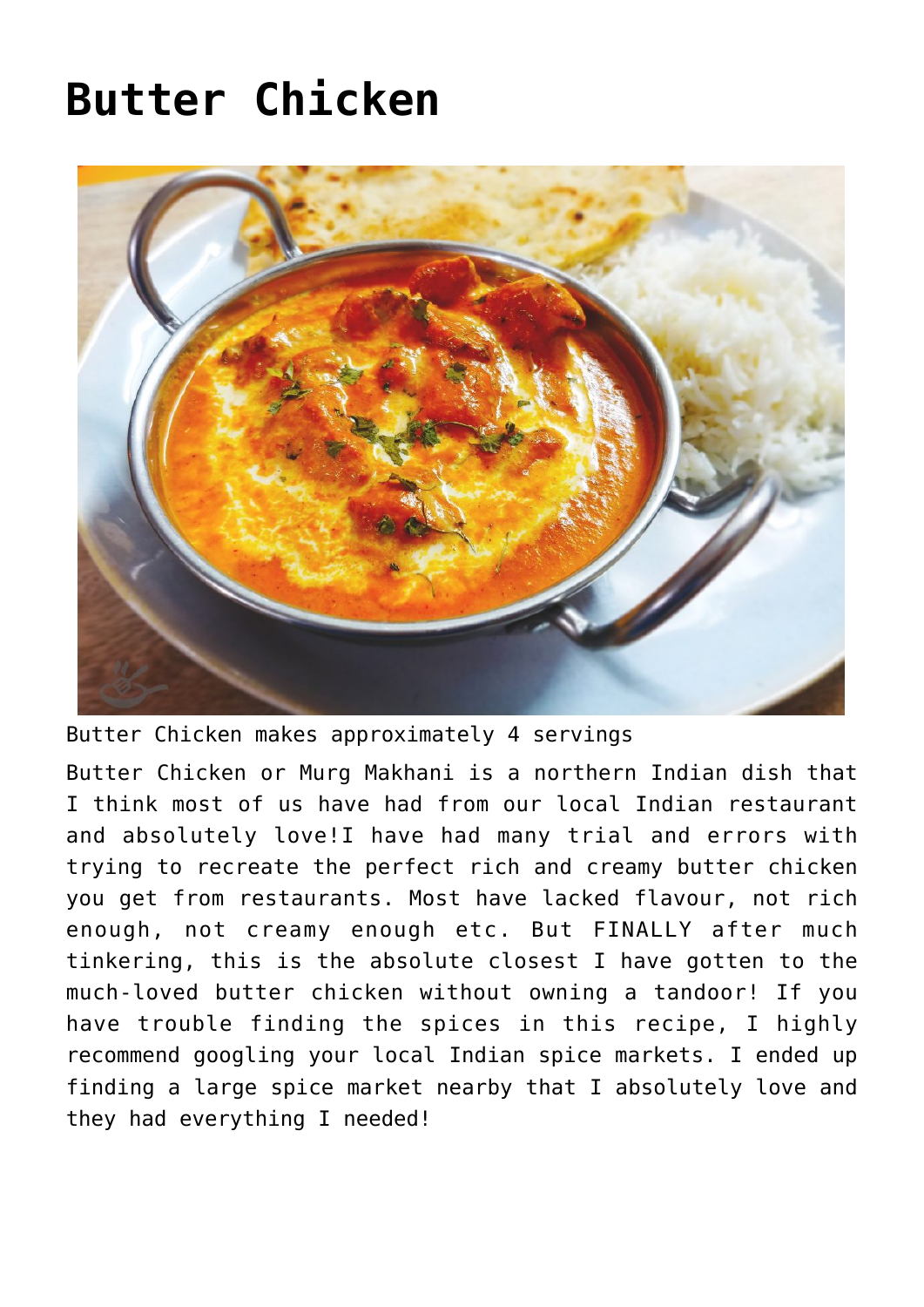## *Ingredients:*

*Marinade:*

- 800g skinless chicken thighs, cut into large chunks
- 1/2 cup plain yoghurt (greek can be used too)
- 1 1/2 tbsp minced garlic
- 1 tbsp minced ginger
- 2 tsp garam masala
- 1 tsp turmeric
- 1 tsp ground cumin
- 1 tsp chili powder (kashmiri is preferred if you can get it)
- 1 tsp salt

## *Sauce:*

- 2 tbsp [ghee](https://effortless-kitchen.com/2017/12/27/homemade-ghee-recipe/)
- 1 large onion, chopped
- 1 1/2 tbsp garlic, minced
- 1 tbsp ginger, minced
- 1 1/2 tsp ground cumin
- 1 1/2 tsp garam masala
- 1 tsp ground coriander
- 2 tbsp tomato paste
- 400g crushed tomatoes
- 1 tsp chili powder (can adjust to your taste preference)
- 1 1/4 tsp salt (or to taste)
- 1 cup thickened cream, plus a bit extra for serving
- 1 tbsp sugar (or to taste)
- 1 1/2 tsp kasoori methi (dried fenugreek leaves), crushed

## *Method:*

1. In a bowl, combine the chicken with all the marinade ingredients, cover with plastic wrap and marinate for a minimum of 30 minutes. Overnight is preferred.